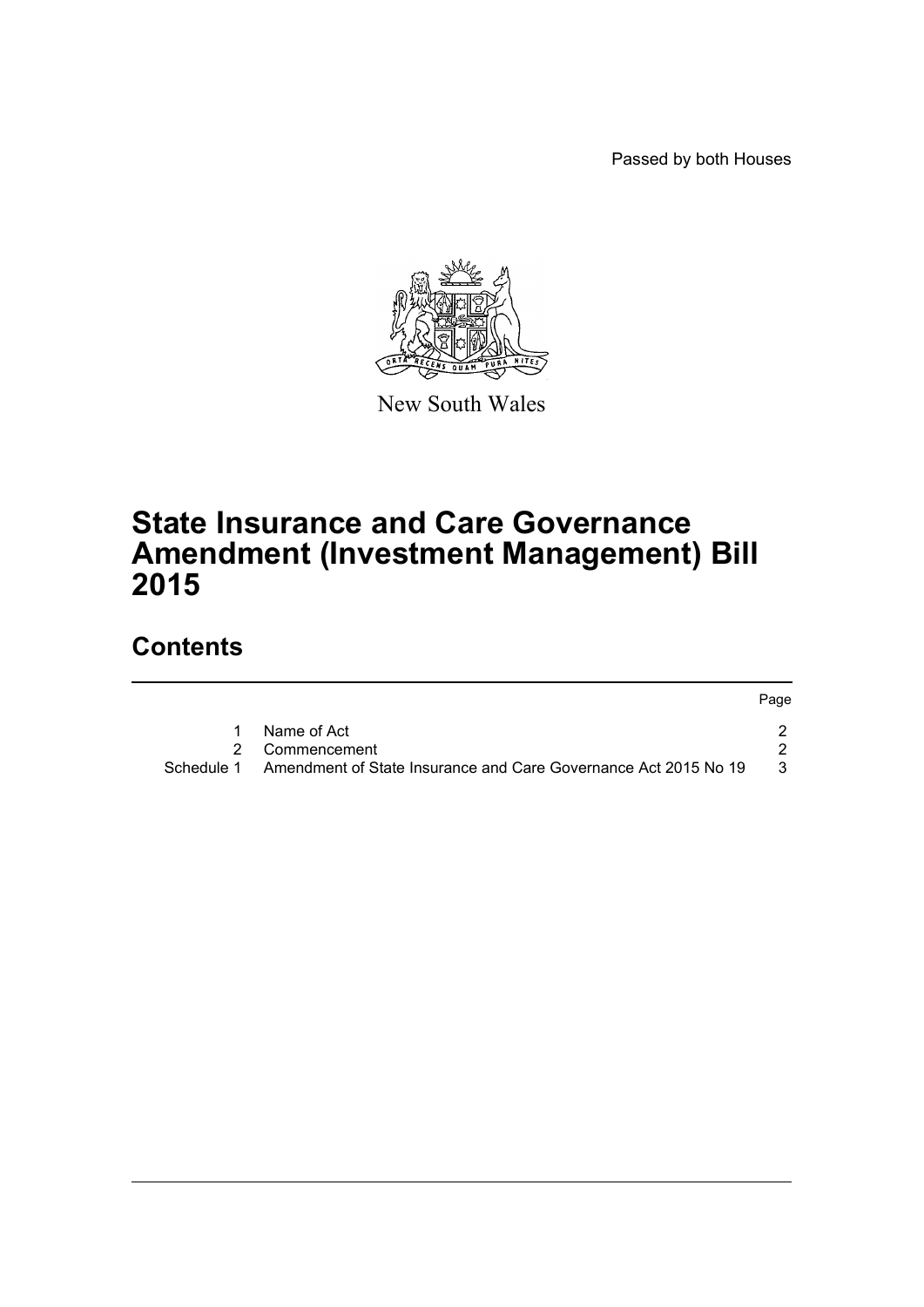*I certify that this public bill, which originated in the Legislative Assembly, has finally passed the Legislative Council and the Legislative Assembly of New South Wales.*

> *Clerk of the Legislative Assembly. Legislative Assembly, Sydney,* , 2015



New South Wales

# **State Insurance and Care Governance Amendment (Investment Management) Bill 2015**

Act No , 2015

An Act to amend the *State Insurance and Care Governance Act 2015* in relation to the investment of certain funds established under the workers compensation, motor accidents and sporting injuries legislation.

*I have examined this bill and find it to correspond in all respects with the bill as finally passed by both Houses.*

*Assistant Speaker of the Legislative Assembly.*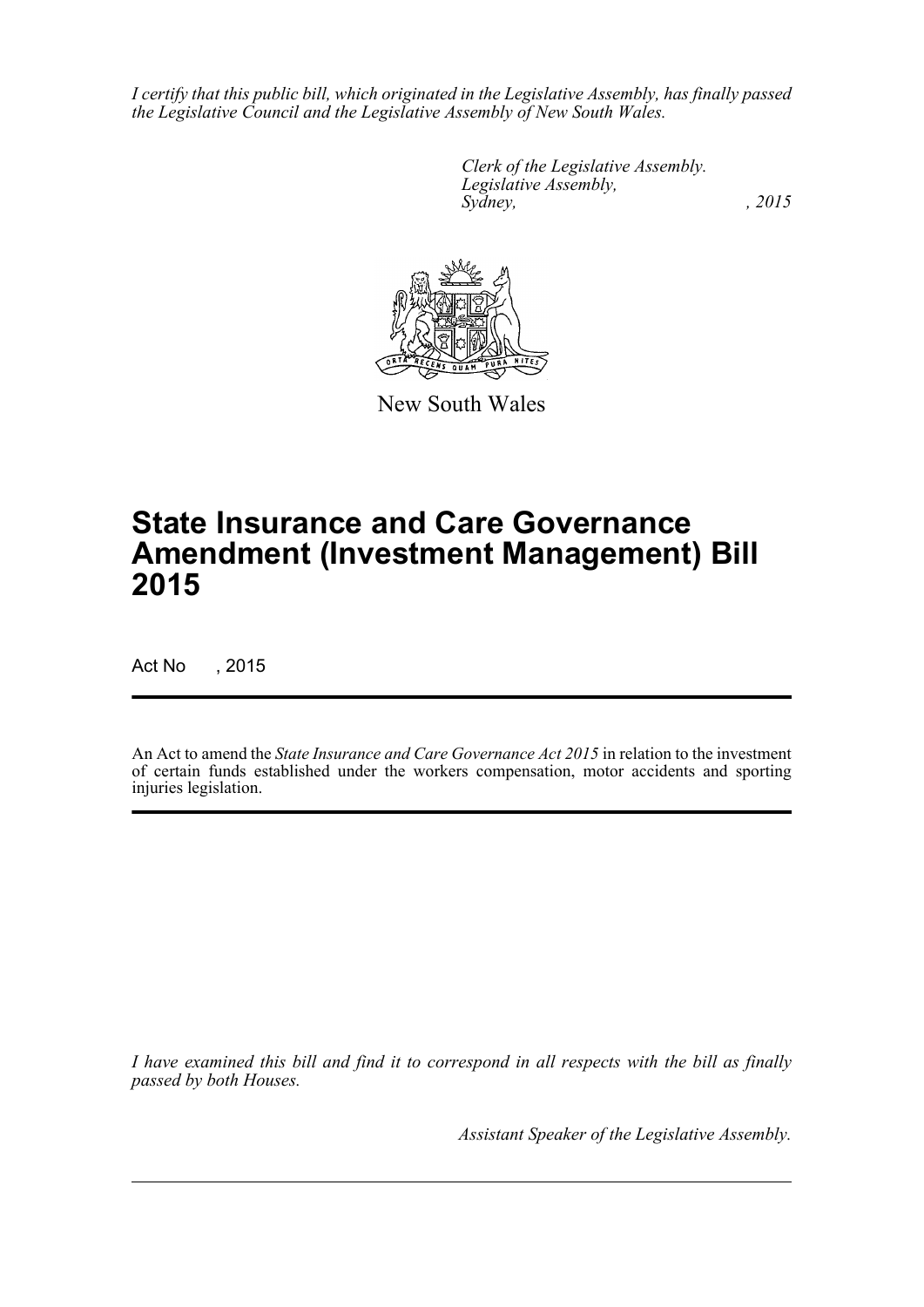State Insurance and Care Governance Amendment (Investment Management) Bill 2015 [NSW]

## <span id="page-2-0"></span>**The Legislature of New South Wales enacts:**

#### **1 Name of Act**

This Act is the *State Insurance and Care Governance Amendment (Investment Management) Act 2015*.

## <span id="page-2-1"></span>**2 Commencement**

This Act commences on a day or days to be appointed by proclamation.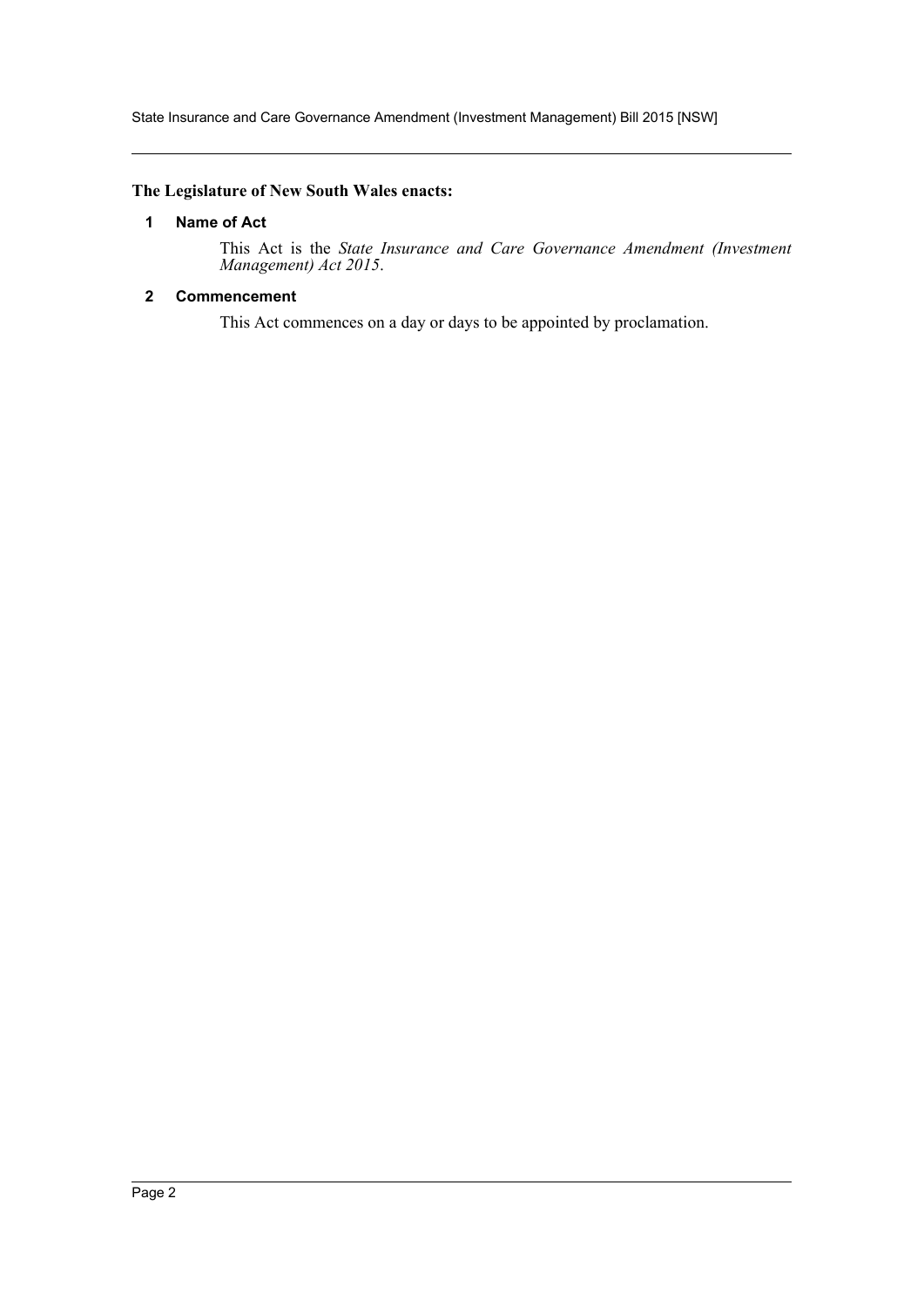## <span id="page-3-0"></span>**Schedule 1 Amendment of State Insurance and Care Governance Act 2015 No 19**

## **Part 2, Division 4**

Insert at the end of Part 2:

## **Division 4 Investment management of scheme funds**

### **16A Definitions**

In this Division:

*investment management services* include (but are not limited to) the following:

- (a) managing investments for the whole or part of a scheme fund,
- (b) advising on investments and investment strategies and other related strategies for the whole or part of a scheme fund,
- (c) services in relation to the custody of the assets and securities of the whole or part of a scheme fund.

*investment manager* means a person who provides investment management services for a scheme fund or part of a scheme fund, and includes any other person engaged by that person to provide all or any of those services.

*scheme fund* means a fund referred to in section 12 (4).

*scheme fund investment strategy* means an investment strategy for a scheme fund determined by ICNSW under section 12.

#### **16B Investment managers for scheme funds**

- (1) The Treasurer may, by order in writing given to the authority responsible for administering a scheme fund, require:
	- (a) the investment of the whole or any part of the scheme fund to be managed by one or more investment managers approved by the Treasurer (a *mandated investment manager*), and
	- (b) the responsible authority to enter into an agreement or arrangement with any such mandated investment manager with respect to investment management services for the whole or part of the scheme fund subject to the terms and conditions set out or described in the order.
- (2) Subsection (1) does not prevent the responsible authority from entering into an agreement or arrangement containing additional terms or conditions that are not inconsistent with the terms and conditions set out or described in the order or any scheme fund investment strategy.
- (3) The Treasurer must consult with the responsible authority and the proposed mandated investment manager before giving an order under this section.
- (4) The order may be given only with the approval of the Minister administering the provisions of the Act under which the scheme fund concerned is established (the *relevant Act*).
- (5) The terms and conditions must not be inconsistent with any scheme fund investment strategy for the scheme fund or the relevant Act.
- (6) A mandated investment manager (or an investment manager engaged by the mandated investment manager to provide relevant services):